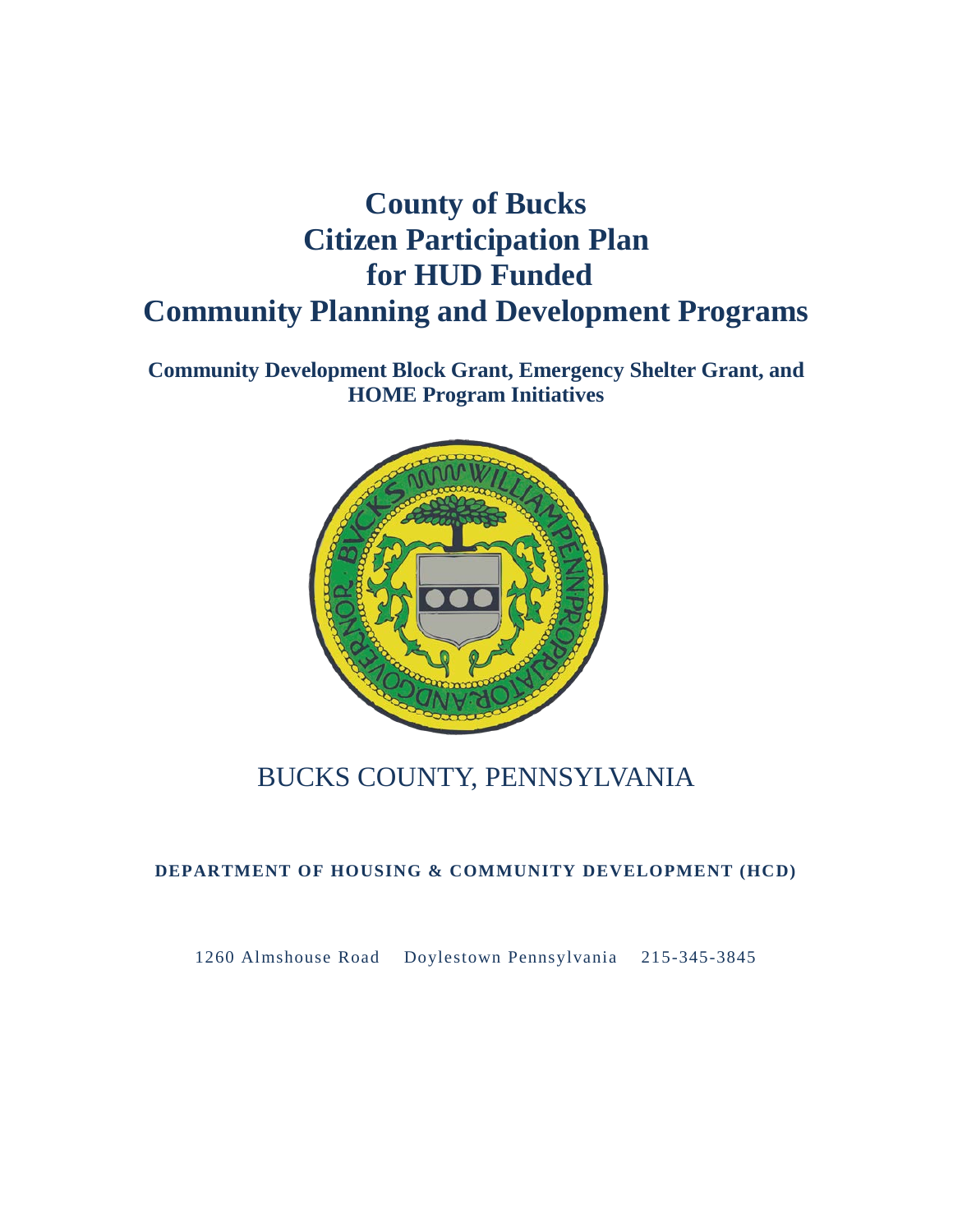### **BUCKS COUNTY BOARD OF COMMISSIONERS**



Diane M. Ellis-Marseglia, LCSW Chair



Robert J. Harvie, Jr. Vice Chairman



Gene DiGirolamo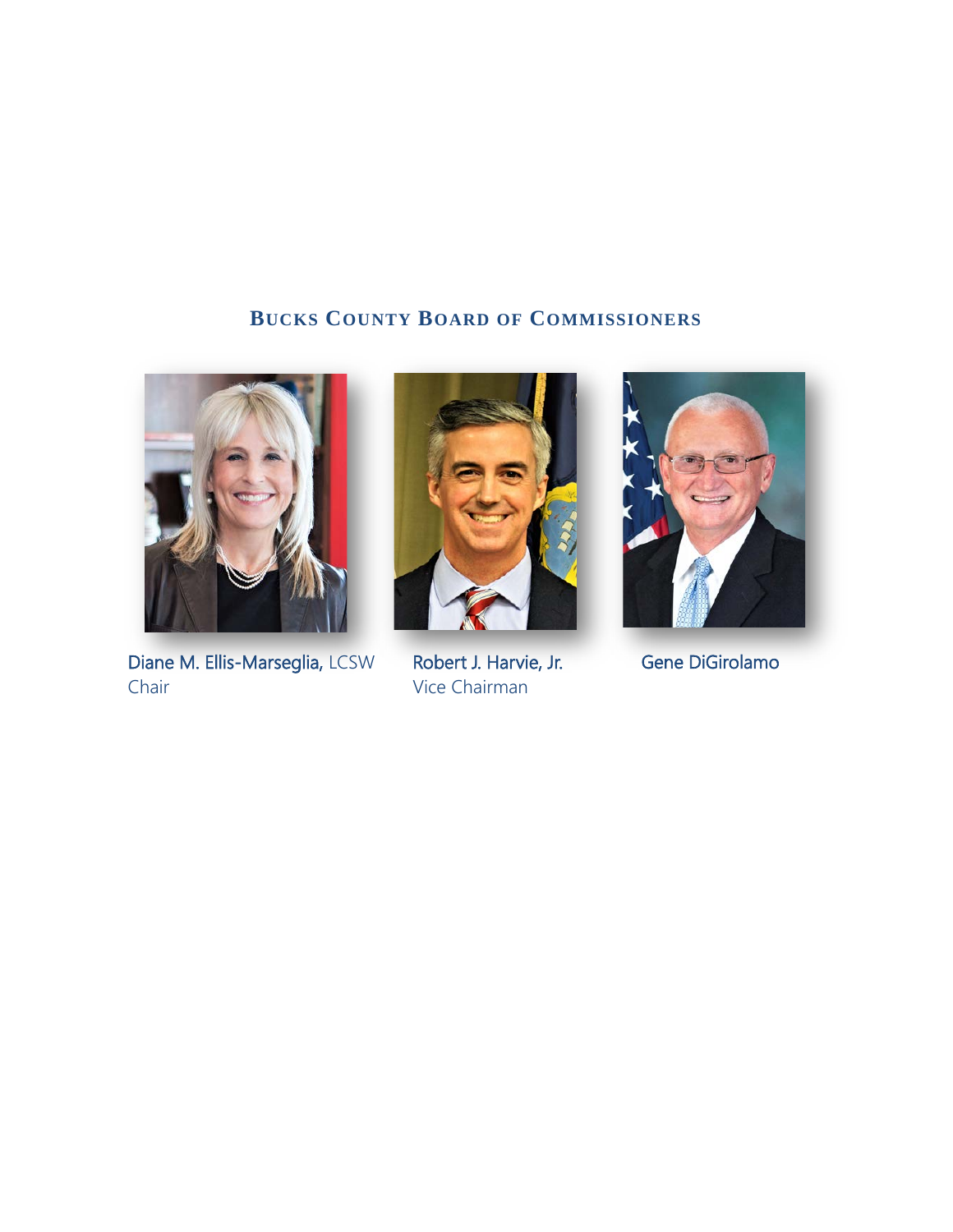#### **County of Bucks Citizen Participation Plan for HUD Funded Community Planning and Development Programs**

The Citizen Participation Plan provides for and encourages citizens, organizations, businesses and other stakeholders to participate in the development of the Consolidated Plan, the Annual Action Plan, any substantial amendments to the Plans and the review of performance reports. This document sets forth policies and procedures for citizen participation in community planning and development programs funded by the United States Department of Housing and Urban Development (HUD).

The County of Bucks submits a Consolidated Plan & Strategy (CPS) every five-years and an Action Plan every year for the following HUD funded programs:

- − Community Development Block Grant (CDBG)
- − Emergency Solutions Grant (ESG)
- − Home Investment Partnership Program (HOME)

The County of Bucks is required to adopt a Citizen Participation Plan as set forth in the regulations for "Consolidated Submission for Community Planning and Development Programs" (24 CFR 91 Subpart B). Through implementation of the Citizen Participation Plan, the county encourages engagement by all interested persons and organizations. Participation is especially encouraged for low-and-moderate-income persons, residents of predominantly low-and moderate-income neighborhoods, minorities, non-English speaking persons, persons living in slum and blighted areas, persons with disabilities, and residents of public and assisted housing developments (including any resident advisory boards, resident councils, and resident management corporations) and by other low- income residents of targeted revitalization areas in which public and assisted housing is located. The county will provide information to the Bucks County Housing Authority (BCHA) about the Consolidated Plan activities related to its developments and surrounding communities so that the BCHA can make this information available at the annual public hearing(s) required for the BCHA Plan. Note, for the purposes of this Citizen Participation Plan the definition of residents of predominately low-and moderate-income neighborhoods' are those residents of low and moderate income census tracts identified within the county.

The county also encourages the participation of local and regional institutions, the Housing Continuum of Care of Bucks County (HCoCBC) and other organizations (including businesses, developers, non-profit organizations, philanthropic organizations, and community and faith-based organizations) in the process of developing and implementing the Consolidated Plan & Strategy and Action Plans.

#### **Goals of the Citizen Participation Plan**

- 1. To provide for involvement of citizens, organizations, businesses and other stakeholders in the identification of community development needs and housing; review of proposed activities and assessment of program performance in accordance with the schedule that is adopted each year.
- 2. To enable the County to respond to the needs of its citizens through community development and housing programs, policies and plans.
- 3. To encourage citizens to submit their comments, questions and proposals regarding the County's Community Planning and Development Programs.

#### **Availability of the Citizen Participation Plan**

Bucks County will advertise the Citizen Participation Plan and provide notice to the community via the county website, the county Department of Housing & Community Development (HCD) email notice distribution list, and will allow at least 10 days for public comment prior to formal adoption of the Plan. During an emergency declaration, HUD may allow for a modified-expedited citizen participation process, during which time the County may sanction a 5-calendar day public review and comment period. The County will consider all comments received before adopting the Plan. Interested citizens can request a nocharge copy of the plan by calling or writing the HCD. The plan will also be available in accessible format for persons with disabilities who request it.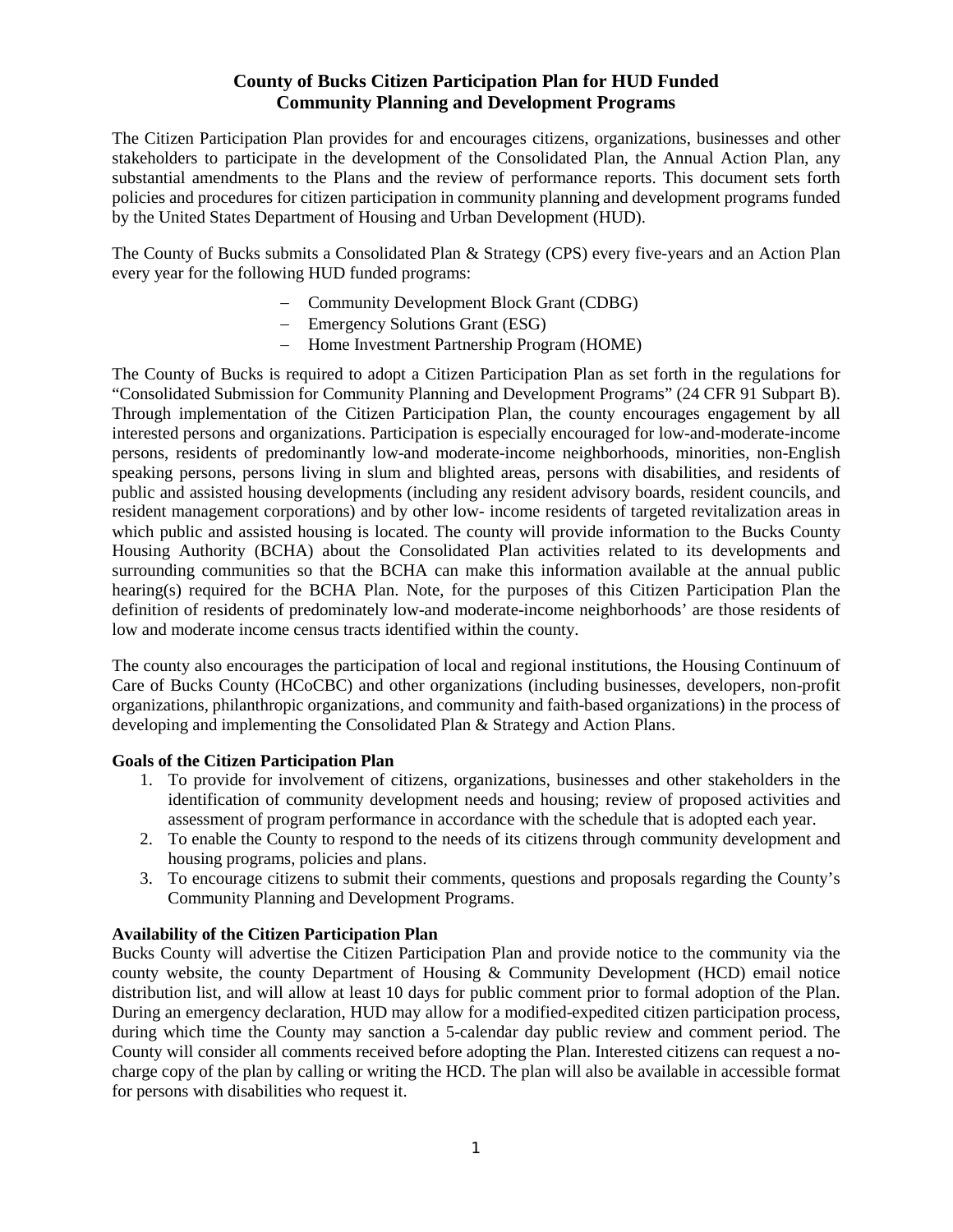#### **Development and Public Notice of the Consolidated Plan and Strategy (CPS)**

Prior to the development of the Consolidated Plan, Bucks County will make available to citizens, public agencies, municipalities, interested nonprofit organizations and other interested parties, the following information:

- the amount of assistance the local government expects to receive (including grant funds and program income);
- the range of activities that may be undertaken;
- the estimated amount of funding that will benefit persons of low- and moderate-income;
- the local government's plans to minimize displacement of persons and to assist any persons displaced, specifying the types and levels of assistance the local government will make available (or require others to make available) to persons displaced, even if the local government expects no displacement to occur; and
- when and how the local government will make this information available.

This information will be distributed via a published notice, notice on the county website, and the HCoCBC email distribution list to allow residents, public agencies, and other interested parties an opportunity to examine its contents and to submit comments. The notice will include a summary description of the contents and purpose of the Consolidated Plan and the location(s) where copies of the entire proposed Consolidated Plan may be examined. The notice will also indicate that the county will provide a reasonable number of free copies of the Consolidated Plan to citizens and groups that request it.

#### **Consolidated Plan and Strategy (CPS) Public Comment**

Citizens will have at least 30 calendar days from the date of publication of the notice to provide comment. The county will consider any comments or views of citizens received in writing, or orally at the public hearings, in preparing the final Consolidated Plan. During an emergency declaration, HUD may allow for a modified-expedited citizen participation process, during which time the County may sanction a 5-calendar day public review and comment period. A summary of all comments that are received in writing during the comment period, or which were presented orally at the public hearing will be prepared. This will include a summary of all comments or views that are not accepted and the reasons therefore. This summary will be attached to the final Consolidated Plan. The County Commissioners will consider all comments received within the designated comment period before adopting the Consolidated Plan. The Commissioners may adopt the Plan with or without amendments.

#### **Consolidated Plan and Strategy (CPS) Public Meeting**

The county will hold a public meeting, in an accessible central location, for the development of the Consolidated Plan & Strategy. This meeting will afford citizens an opportunity to point out housing and community development needs, to propose uses for funds and to obtain information about these programs.

Virtual Public Meetings: When circumstances prevent an in-person event for public hearings held in support of a Consolidated Plan or Annual Action Plan, a "virtual" public hearing will substitute for in-person gatherings, as allowed by the U.S. Department of Housing and Urban Development (HUD). The County will use a virtual hearing method or platform that provides for accessibility for persons with disabilities and limited English proficiency to participate.

Accommodation will be made for persons with disabilities by contacting the HCD (contact information below). In addition, the needs of non-English speaking residents will be met in the case of public hearings where a significant number of non-English speaking residents can be reasonably expected to participate by contacting the HCD. Requests for reasonable accommodation or translation services must be made three (3) days prior to the meeting date and the County will provide appropriate assistance to the extent feasible. In all cases, participation through written or phone communications will be permitted and encouraged. It is never necessary to attend a meeting in order to participate.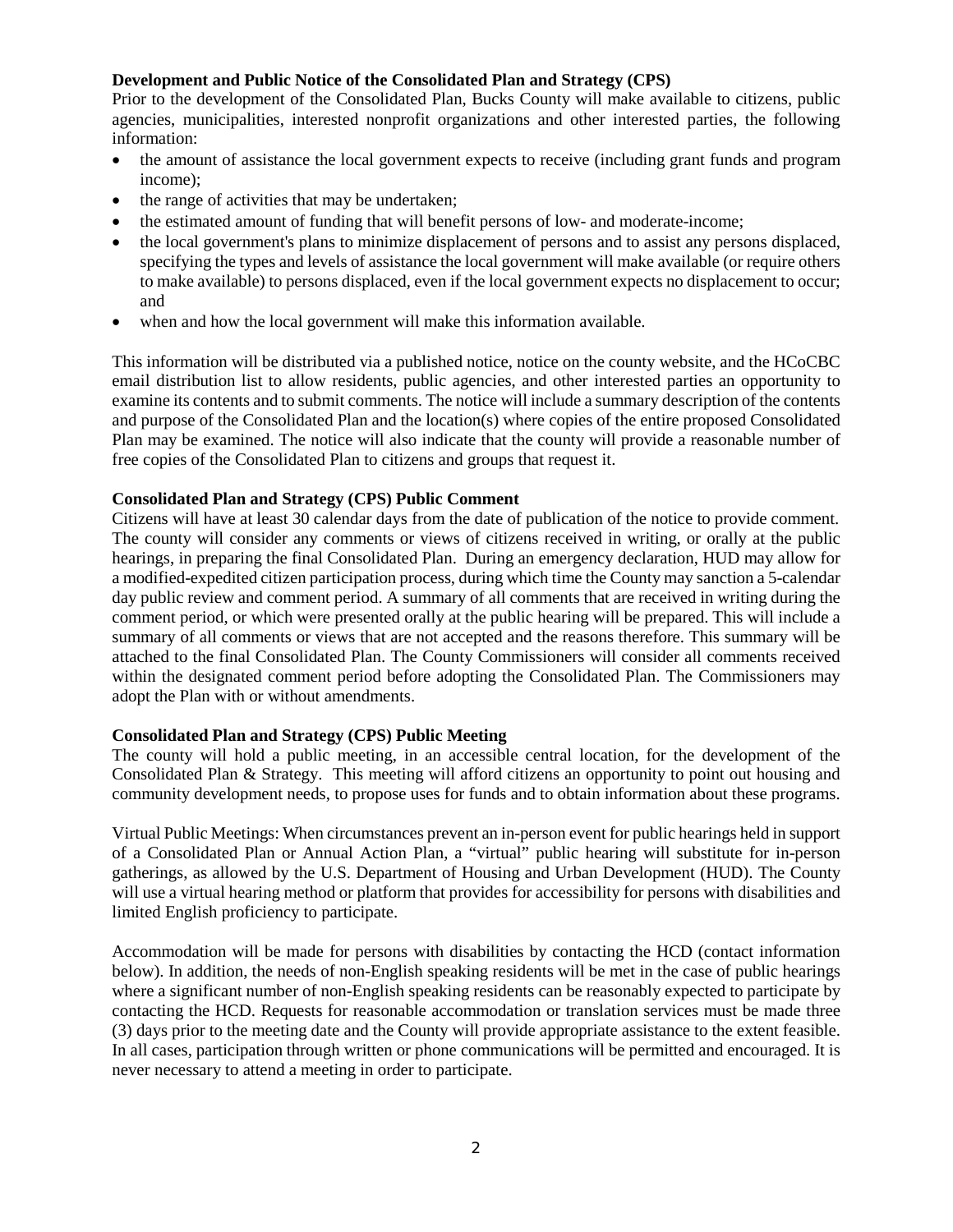#### **Consolidated Plan and Strategy (CPS) Amendments**

A substantial amendment to the Consolidated Plan, including any appropriate Annual Action Plan, will be made whenever the following changes take place:

- Change in its allocation priorities or a change in the method of distribution of funds
- Addition of Activity Adding an activity to the CPS not previously described in the action plan. When such activity is added the county will identify the source of funds which will be allocated to the new activity.
- Change in Purpose, Scope, Location, or Beneficiaries Making a substantial change in project purpose, scope, location, or beneficiaries as described in the CPS.

The mere transfer of funds among project accounts does not require an amendment. The original funding amounts are estimates, which often require adjustments for actual costs. A minor amendment is any change that does not meet the threshold of a Substantial Amendment and does not require publication.

All proposed substantial amendments shall be published as specified under Development and Public Notice of the Consolidated Plan & Strategy (CPS) Citizens will be given a period of 30 days from the date of publication to comment before the amendment is implemented. During an emergency declaration, HUD may allow for a modified-expedited citizen participation process, during which time the County may sanction a 5-calendar day public review and comment period. A summary of any comments received in writing or orally at public hearing, including a summary of any comments or review not accepted and the reasons therefore shall be attached to the substantial amendment. The amendment shall be submitted to the HUD Regional CPD Office.

#### **Development and Public Notice of Performance Reports**

At the end of each Program Year, one or more Performance Reports, including the Consolidated Annual Performance Evaluation Report (CAPER), will be prepared as specified by HUD. Prior to the submission of these reports, Bucks County will make the Performance Report available to citizens, public agencies, municipalities, interested nonprofit organizations and other interested parties and allow at least 15 days for public review.

This information will be distributed via a published notice, on the county website, and the HCD, and the HCoCBC email distribution list to allow residents, public agencies, and other interested parties an opportunity to examine its contents and to submit comments. The notice will include a summary description of the contents of the Report and the location(s) where copies of the entire proposed Performance Report may be examined. The notice will also indicate that the county will provide a reasonable number of free copies of the Performance Report to citizens and groups that request it.

#### **Performance Report Public Comment**

Citizens will have at least 15 calendar days from the date of publication of the notice to provide comment. The county will consider any comments or views of citizens received in writing, or orally at the public meetings, in preparing the final Performance Report. A summary of all comments that are received in writing during the comment period, or which were presented orally at the public hearing will be prepared. This will include a summary of all comments or views that are not accepted and the reasons therefore. This summary will be attached to the final Performance Report.

#### **Performance Report Public Meeting**

The county will hold a public meeting, in an accessible central location, for the development of the Performance Report. Accommodation will be made for persons with disabilities by contacting the HCD. In addition, the needs of non-English speaking residents will be met if requested three (3) days prior to the meeting date. In all cases, participation through written or telephone communications will be permitted and encouraged. It is never necessary to attend a meeting in order to participate.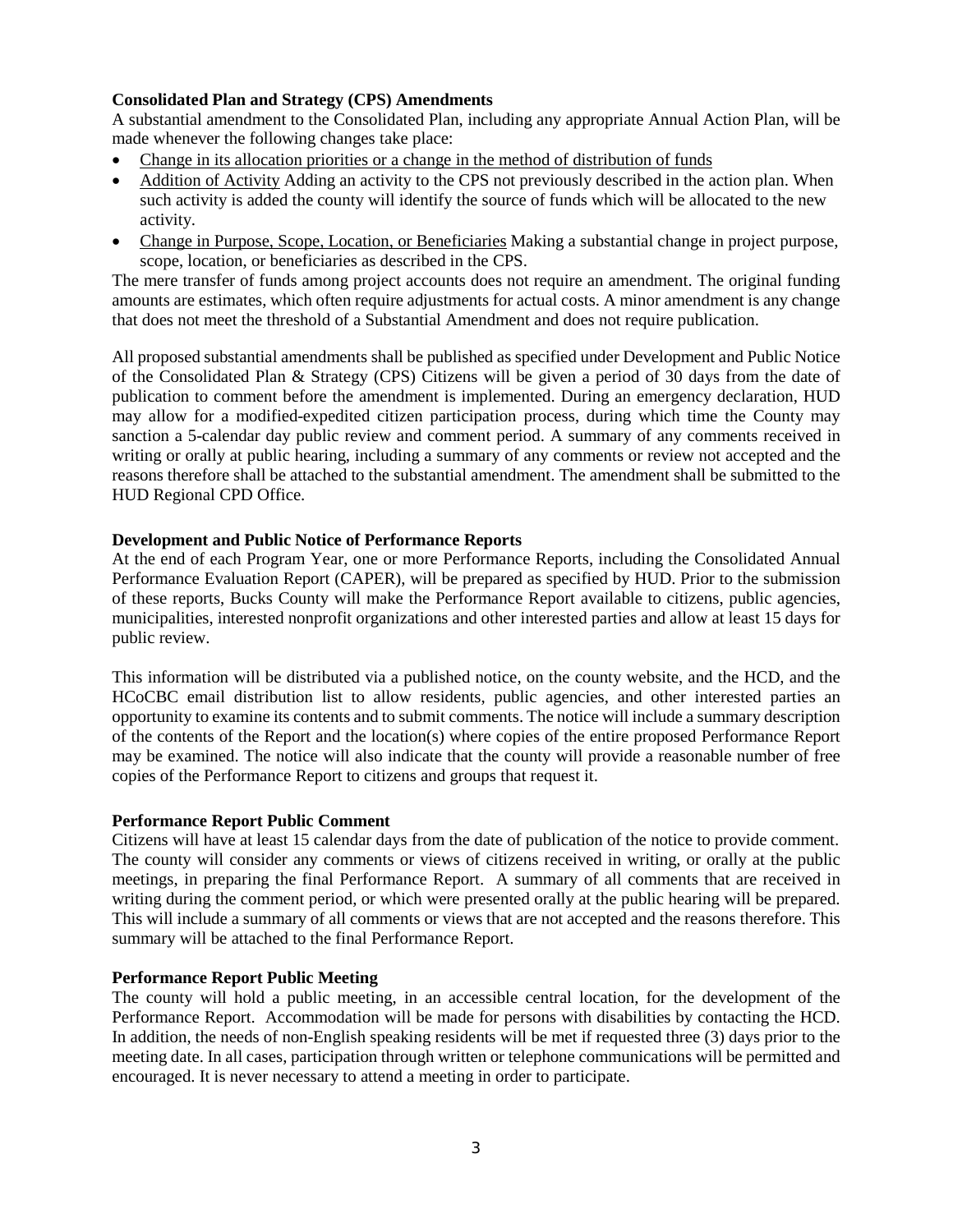#### **HOME Program Recapture and Resale of Funds Policy Approval, Updates, and Amendments**

Under the HOME Program regulations at 24 CFR Part 91, Bucks County is required to include in its Consolidated Plan and Annual Action Plan its Recapture & Resale Policy. The local HUD Field Office must review the policy and determine if is adequate and appropriate under the HOME program rules (HOME Rule).

Anytime this policy must be amended or supplemented, the County shall follow the requirements of its Citizen Participation Plan to appropriately notify and give the public the opportunity to review and comment on the policy or amendments to the same. Upon the completion of the public comment period and consideration of the input received, the County shall submit to HUD a draft for review and approval. Subsequent to receipt of HUD's approval, the County shall begin implementation of this Policy and take any all appropriate actions to develop implementation mechanisms and enforce the same.

#### **Accessibility**

The provisions of this Citizen Participation Plan are designed to provide citizens with reasonable and timely access to local meetings, consistent with accessibility and reasonable accommodation requirements. All meetings shall be held in a location which is accessible to persons who are mobility impaired. Telephone and video relay services are provided to facilitate communication between people who are deaf, hard of hearing, or have speech impairments and people without hearing impairments. These services are provided free of charge under federal law and can be accessed by calling 711.

Other persons who may need special assistance, such as a translation into another language, should contact the HCD; a minimum of three working days should be allowed to permit the Department to make the necessary arrangements.

#### **Access to Records**

The HCD will allow residents of the community, public agencies, and other interested parties with reasonable and timely access to information and records relating to the local government's Consolidated Plan & Strategy, Substantial Amendments, Performance Reports and the county's use of assistance under the programs covered in the Consolidated Plan during the preceding five years including the availability of materials in a form accessible to persons with disabilities, upon request.

#### **Technical Assistance**

The HCD will assist any group representative of low-and-moderate-income persons that requests it. This includes information about eligible activities, available funding, application procedures, preparation of applications, and project implementation procedures.

#### **Complaint Process**

Any person having a complaint about any aspect of the planning or implementation of the Bucks County Consolidated Plan & Strategy, will be requested to present the complaint in writing to the HCD. Written response will be provided within 15 working days, where practicable. A copy of the complaint and the response will be sent to the Bucks County Division Leader of the Department of Housing and Community Development who is responsible for oversight of the Department.